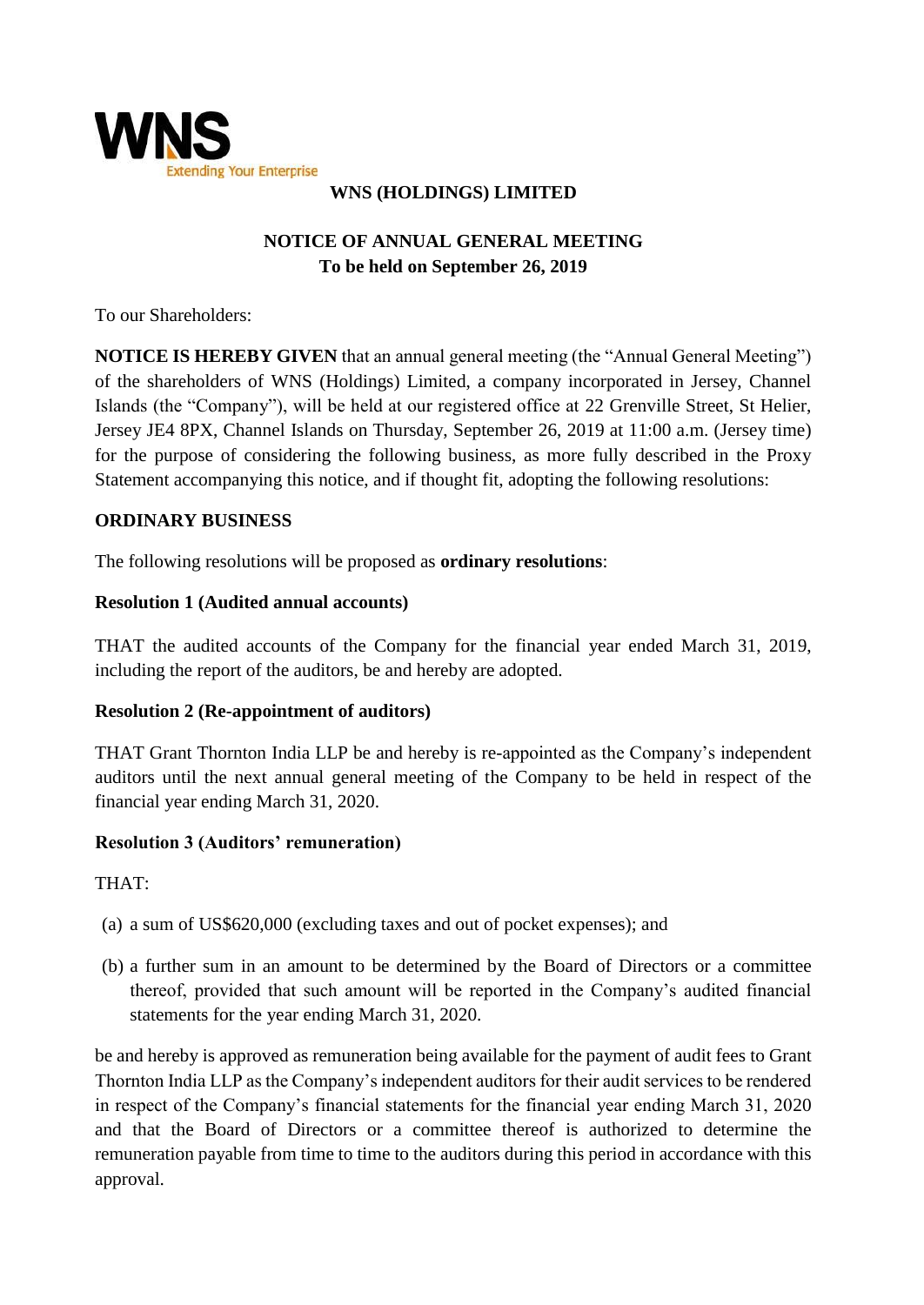#### **Resolution 4 (Re-election of Class I Director)**

THAT Mr. Adrian T. Dillon be and hereby is re-elected to hold office as a Class I Director from the date of the Annual General Meeting.

### **Resolution 5 (Re-election of Class I Director)**

THAT Mr. Gareth Williams be and hereby is re-elected to hold office as a Class I Director from the date of the Annual General Meeting.

### **Resolution 6 (Re-election of Class I Director)**

THAT Mr. Mario P. Vitale be and hereby is re-elected to hold office as a Class I Director from the date of the Annual General Meeting.

### **SPECIAL BUSINESS**

The following resolution will be proposed as an ordinary resolution:

# **Resolution 7 (Approval of Directors' remuneration for the period from the Annual General Meeting until the next annual general meeting of the Company to be held in respect of the financial year ending March 31, 2020)**

THAT:

- (a) an aggregate sum of US\$6 (six) million be and hereby is approved as being available for the payment of remuneration and other benefits (excluding any charges incurred in connection with exercising issued and outstanding awards and any costs related to making of awards of options and restricted share units referred to in (b) below) to the Directors of the Company, to be applied, as the Directors may decide in their discretion, for the period from the Annual General Meeting until the next annual general meeting of the Company to be held in respect of the financial year ending March 31, 2020 in accordance with the Company's compensation objectives and assessment process set out in the section "Compensation Discussion and Analysis" as disclosed in the accompanying Proxy Statement; and
- (b) as a further part of the Directors' remuneration, the making of awards of options and restricted share units ("Awards") under the 2016 Incentive Award Plan (as may be amended and restated pursuant to and in accordance with the terms thereof) (the "2016 Incentive Award Plan") to Directors by the Board of Directors or a Committee thereof, in its discretion, for the period from the Annual General Meeting until the next annual general meeting of the Company to be held in respect of the financial year ending March 31, 2020 be and hereby is approved, provided that the maximum aggregate number of ordinary shares in the capital of the Company that may be issued or transferred pursuant to any Awards made or to be made to the Directors is limited to the maximum number of ordinary shares available for such purpose under the 2016 Incentive Award Plan.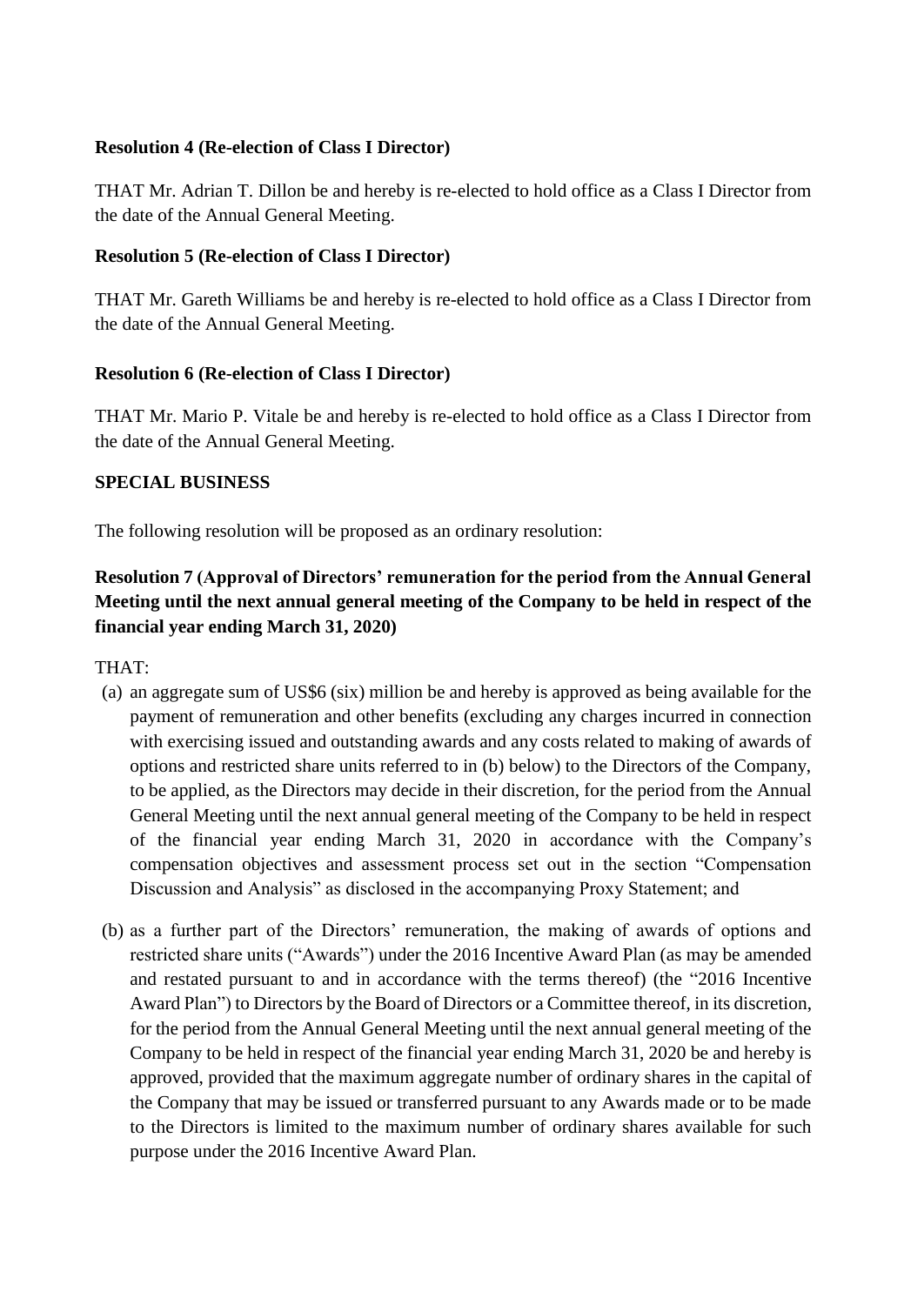DATED: August 23, 2019

#### BY ORDER OF THE BOARD OF DIRECTORS

**Mourant Secretaries (Jersey) Limited Company Secretary**

# **Registered Office**:

22 Grenville Street, St Helier, Jersey JE4 8PX, Channel Islands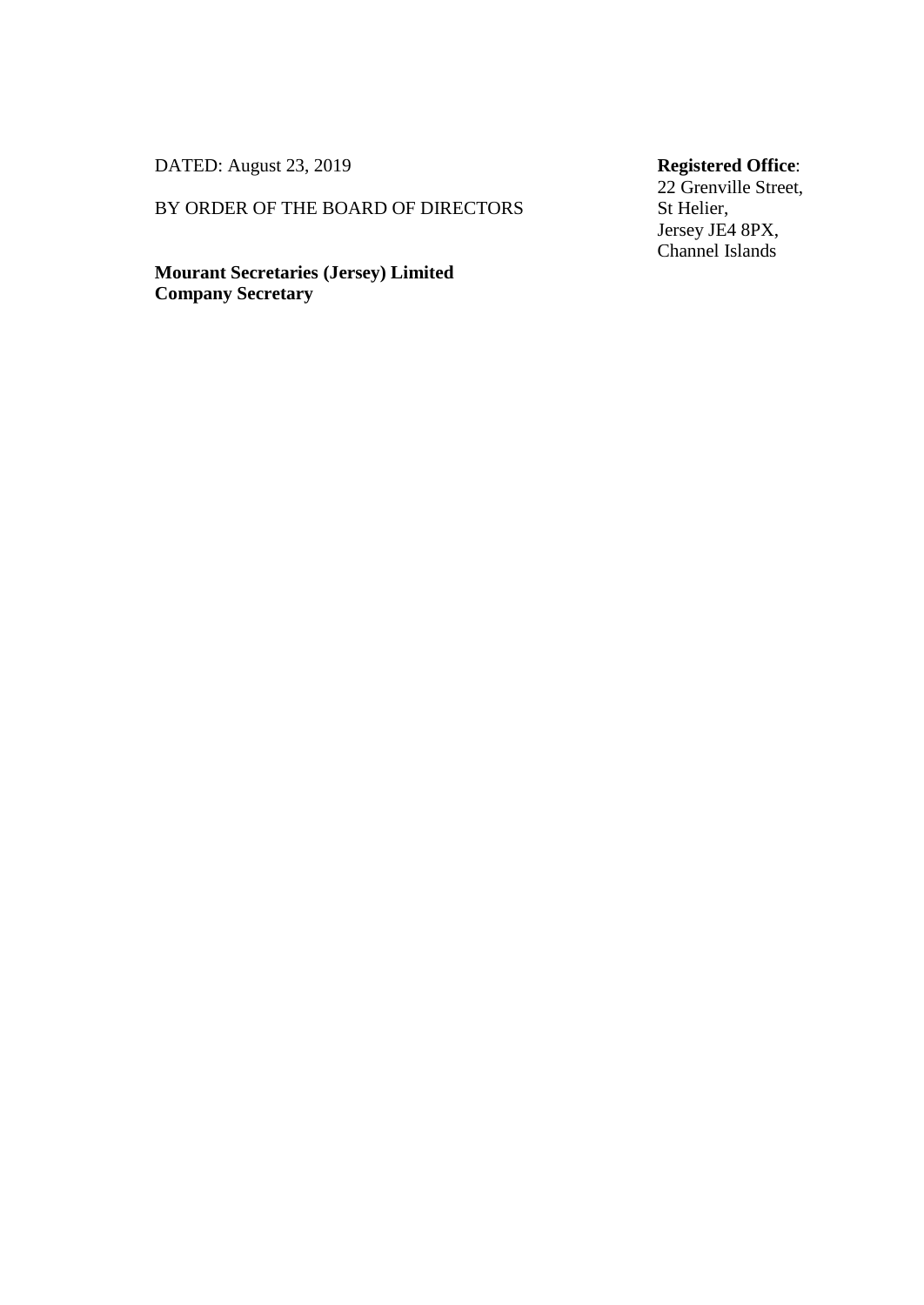#### **NOTES**:

- 1. The Board of Directors has fixed the close of business on August 22, 2019 as the record date for determining those persons whose names appear on our Register of Members as holders of our ordinary shares (collectively, our "Shareholders") who will be entitled to notice of and to vote at the Annual General Meeting, the accompanying Form of Proxy, Proxy Statement and the notice of availability of the Company's annual report on Form 20-F for the financial year ended March 31, 2019 (the "Annual Report").
- 2. A Shareholder entitled to attend and vote at the Annual General Meeting is entitled to appoint a proxy or proxies to attend the Annual General Meeting and to vote on his behalf. A proxy need not be a Shareholder. A Form of Proxy, which should be completed in accordance with the instructions printed thereon, is enclosed with this document. The appointment of a proxy will not prevent a Shareholder from subsequently attending and voting at the Annual General Meeting in person.
- 3. To be valid, the instrument appointing a proxy or proxies, and any power of attorney or other authority (e.g. board minutes) under which it is signed (or a notarially certified copy of any such power or authority), must be deposited at our registered office at 22 Grenville Street, St Helier, Jersey JE4 8PX, Channel Islands (Attn: Mourant Governance Services (Jersey) Limited) not less than 48 hours before the time appointed for the holding of the Annual General Meeting or any adjournment thereof or for the taking of a poll at which the proxy proposes to vote.
- 4. A proxy may be revoked by: (i) giving the Company notice in writing deposited at our registered office at 22 Grenville Street, St Helier, Jersey JE4 8PX, Channel Islands (Attn: Mourant Governance Services (Jersey) Limited) before the commencement of the Annual General Meeting or any adjournment thereof or for the taking of a poll at which the proxy proposes to vote; (ii) depositing a new Form of Proxy with the Company Secretary before the commencement of the Annual General Meeting or any adjournment thereof or for the taking of a poll at which the proxy proposes to vote (although it should be noted that the new Form of Proxy will only be a valid proxy, as opposed to being capable of revoking an earlier Form of Proxy, if deposited not less than 48 hours before the time appointed for the Annual General Meeting or any adjournment thereof or for the taking of a poll at which the proxy proposes to vote); or (iii) attending in person and voting on a poll.
- 5. A body corporate which is a Shareholder entitled to attend and vote at the Annual General Meeting may authorize a person to act as its representative at the Annual General Meeting in respect of all or a particular number of ordinary shares held by the Shareholder. A body corporate which is a Shareholder may appoint more than one person to act as its representative. If a body corporate which is a Shareholder appoints more than one person to act as its representative, each resolution (and each instrument of appointment) shall specify the number of ordinary shares held by the Shareholder for which the relevant